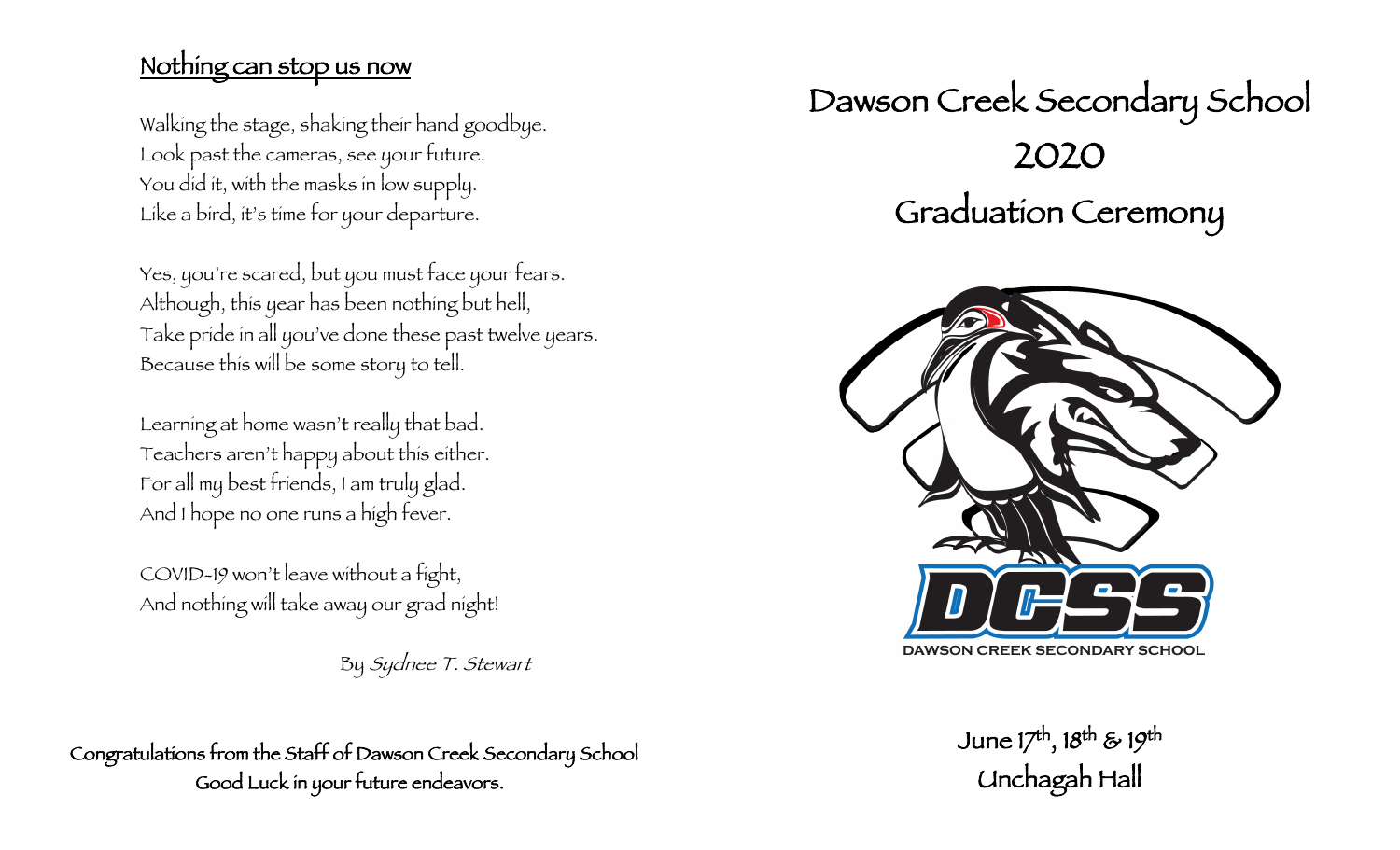### Graduation

One does not know what the future may hold! The uncertain road leads to a life unknown. What should be the next step, school, work, travel? The connections made will they last or fizzle? The world seems scary but, only one can hope! Reality we will face in uncertain times. Seeing our future with positive vibes. Move-in a direction toward your dreams. Let nothing hold you back, the world is yours! Embrace the wonder of discovery. Be bold, be courageous, be your very best. There is no script, no rules, it's just your life.

\_\_\_\_\_\_\_\_\_ Accomplish great things all you must believe Graduation isn't the end, but life begins.

By Parker Enyedy



Dawson Creek Secondary School Graduation Ceremony June 18, 19 & 20, 2020

Welcome & Introductions ~ Mr. Josh Kurjata Message from the Board of Education School District #59 Master of Ceremonies ~ Mr. Brad Booker Principal's Farewell Address ~ Mr. Josh Kurjata Presentation of School Certificates Class Historians' Address ~ Arianna Crandall, Rachel Fonda & Martina Zeimer Valedictorian's Address ~ Sam Graham, Izaac Tryon & Kasey Walker The Class of 2020

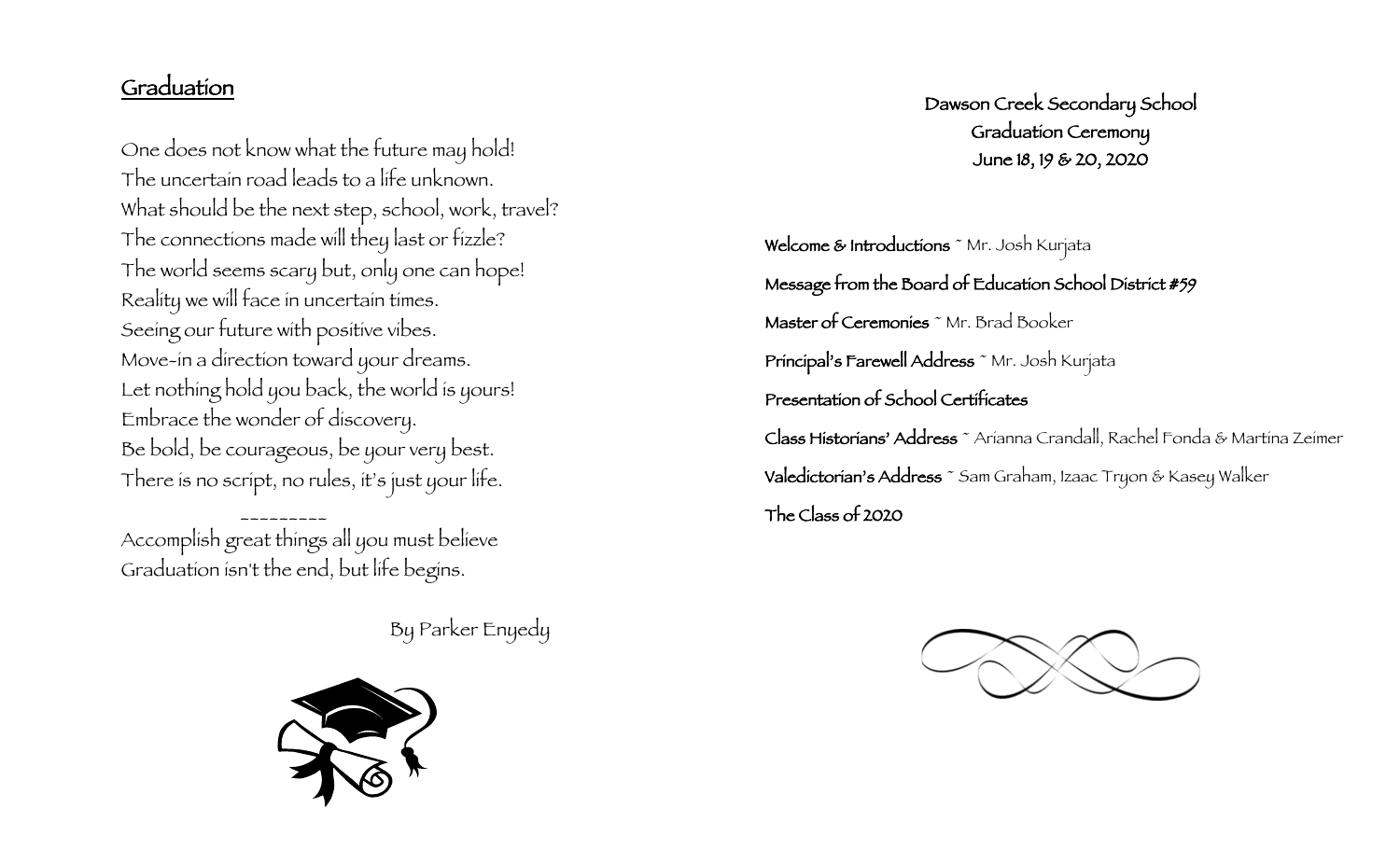## Class of 2020

Alix, Cecil Appleby, Jackson Armitage, Aidan Austinson, Robyn Banocnoc, Jhanna Shyle Banocnoc, Jubillee Jay Barbeler, Ashley Barnes, Naomi Baroy, Emmanuel Jan Bassett, Katlyn Bassett, Jorja Beaulieu, Mackenzie Beck, Kathryn Biegel, Makenna Bondaroff, Tyler Bowen, Kendra Boyer, Ashley Broad, Harrison Cabrera, Francesca Calderwood, Zoey Calliou, Reid Cameron, Aaron Campbell, Ryland Carnie, Charlotte Carpenter -Bloudoff, Mila Cartan, Emma Carter, Eric Carter, Lucas Chmelyk, Joshua Chowace, Tyler Church, Dawson Clunk, Brennan

Collins, Graham Cork, Joshua Crandall, Arianna Cunningham Freeman, Chloe D'Amato, Alexander Dagenais, Julyan Dalsin, Landen Dayus, Kyle Dejong, Adam Delisi, Ethan Delitsikos, Calix Dettieh, Maggie Dilworth, Devyn Dimapilis, Ashley Anne Dober, Drayden Donkersley, Ethan Dufour, Reed Easingwood, Gaeb Edge, Caylee Embree, Kaia Enyedy, Parker Erickson, Gage Esselink, William Evans, Julia Fellers, Heather -Marie Fickle, Tate Fletcher, Brennan Fonda, Rachel Ford, Giana Friesen, Marnie Friesen, Annie Gaucher, Avery

Geddes, Devon George, Lina Germain, Abby Girouard, Kale Graham, Sam Grant, Jessie Graw, Jacob Grimard, Scott Groeger, Dan Ha, Sharp Habetler, Kaleb Halma, Sage Hamilton, William Handfield, Charles Heartt, Sarah Hennigar, Lizzy Heraid, Dylan Humborstad, Rebekka Hutchings, Jennaiya Jamieson, Megan Jeannotte, Sawyer Johnson, Austen Johnson, Sephus Jones, Zane Jones, Makayla Joyce, Brook Keith, Pacey Koutstaal, Jonah Krane, Nolan Lafleur, Taylor LaJeunesse, Layne Lambert, Baylin

Larocque, Logan Lawson, Chad Lefferson, Ryder LeFresne, Abbi LeMaitre, Dani Letendre, Lawson Lindberg, Seth London, Jordan Marcelo, Vianca Marshall, Hunter Mayer, Kyla Mayhew, Ryker Mayoh, Kyle McCarthy, Hannah McDonald, Joshua McDonald, Mikayla McKale, Cassidy Medcalfe, Galateya Meise, Seth Merrick, Reed Meszaros, Jenna Mineault, Patrick Morin, Cy Mountifield, Kirby Newby, Nikolas Newman, Parker Ortiz, Mark Kobe Pamittan, Daniella Paquette, Bailey Peterson, Emma Pickett, Kaden Powell, Kate

Price, Jackson Pryor, Tristin Puge, Kody Querin, Bethany Rafol, Alexandrea Mae Randall, Bryce Regner, Lance Rempel, Calvin Reschny, Alexander Reymerink, Blake Richardson, Joseph Richer, Luc Riley, Austin Rude, Kimberly Rudyk, Marissa Ruel, Dakotah Sargeant, Emilee Schilds, Garin Schneider, Dylan Schwartz, Brennon Schwertner, Karington Schwieger, Zoey Scobie, Owen Sheldon, Jesseca Sherrick, Ellie Simpson, Keegan Sipma, Emily Smith, Kimberly Soosay, Shaniequa Sorken, Alicia Spacil, Dawson Sterling, Hayden

Stewart, Sydnee Swaffield, Brooke Switzer, Landen Taylor, Drake Teichroeb, Jennifer Thompson, James Threinen, Rachel Tiernan, Keanna Tivadar, Liam Trasy, Liam Tryon, Izaak Vetter, Gavin Villanueva, Katherine Vivone, Angelina Waddell, Grace Walker, Kasey Warncke, Morgan Wassenaar, Kale Wessell, Tyler Wilde, Jordy Wilson, Mikaila Yakabuski, Payton Young, Cheyenne Ziemer, Martina